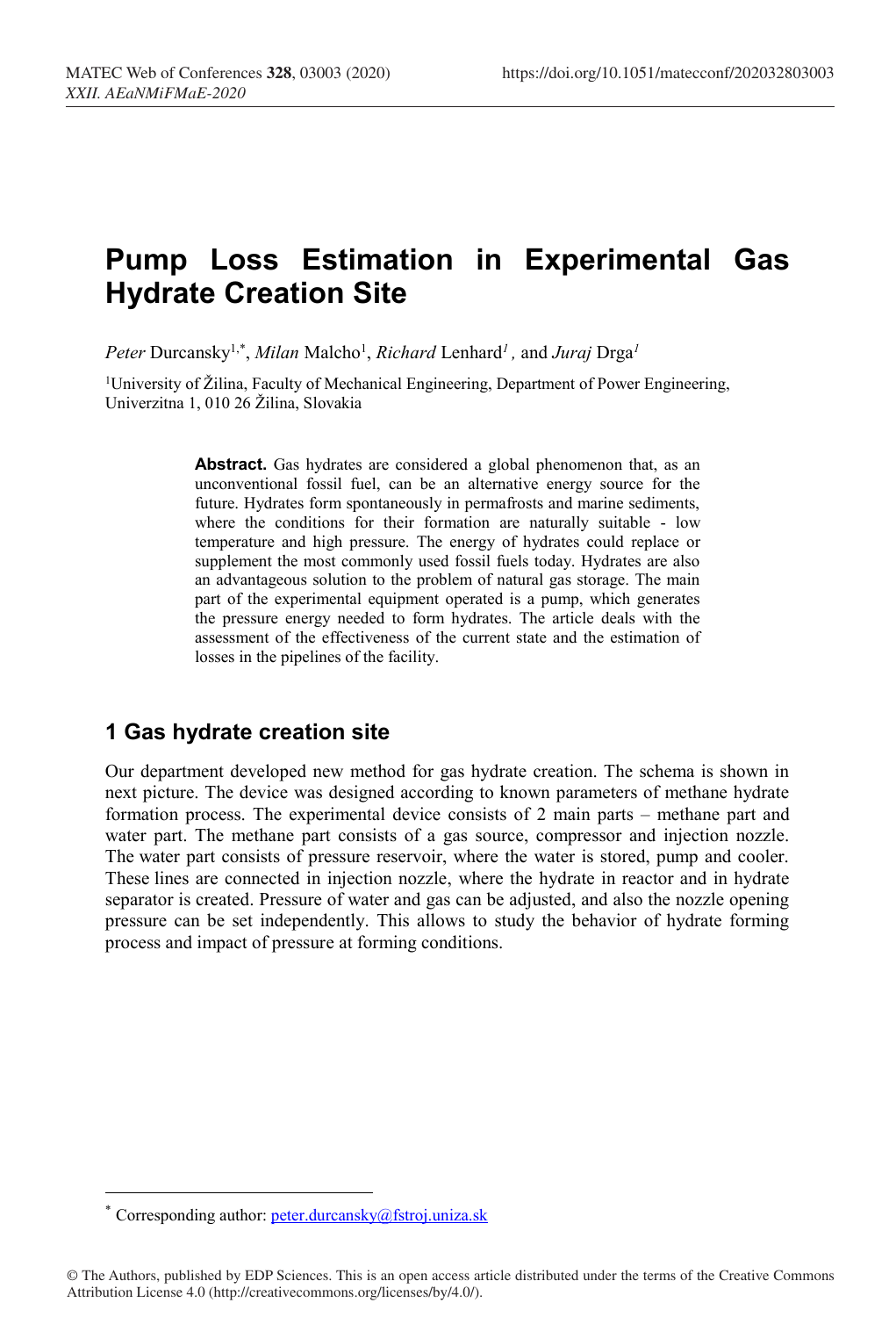

**Fig. 1.** Proposed gas hydrate creation site.

The gas is compressed from the gas source, additionally cooled in the cooler and fed to the injection nozzle. Hydrate particles are formed as a result of the high pressure. These are then entrained by the stream of the resulting mixture into the mixture collector and subsequently stream into the hydrate separator with the filter element on which they are trapped under pressure to form clusters of molecules and gradually fill the space of the separator. But there is still the need to cool down the mixture, so a variation of previous experimental equipment was developed [1, 2]. The system is shown in Figure 1.

The hydrate particles that pass through the filter cartridge of the hydrate separator in the previous cycle are re-saturated with gas in the reactor, thereby increasing their dimensions and after passing through the mixture collector are retained on the filter cartridge. After filling the hydrate separator, the produced hydrate can be removed through a removable lid.

## **2 Pressure loss in the system**

The energy consumption of the experimental equipment consists of the consumption of the compressor, the pump and the energy consumption of the refrigeration equipment. It is determined on the basis of their power inputs in kW, which are multiplied by the price of electricity per 1 kWh. An important energy device of the experimental device is the circulating pump. The pump must transmit a sufficiently large pressure energy to the fluid to ensure a smooth flow of fluid up to the nozzle and to overcome pressure losses - local and friction [2]. Local losses occur when the flow direction changes abruptly, when the flow cross section changes or when the liquid passes through the valve. Friction losses are caused by the liquid flow around the technologically rough surfaces of the piping system [3].

Figure 2 shows the route that the water must travel from the pump to the nozzle.

From the pump to the nozzle, water flows through 3 technologically different surfaces of the piping system, which have different lengths and flow cross-sections.

The first section consists of a SEL PN - WP 400 bar hose, 3 m long, on which a shut - off valve is fitted. The value  $\xi = 0.2$  is used in the calculation as the loss factor of the local loss for the shut-off valve. This value of the loss factor applies when the valve is fully open. The first section is connected to the second by a coupling [4].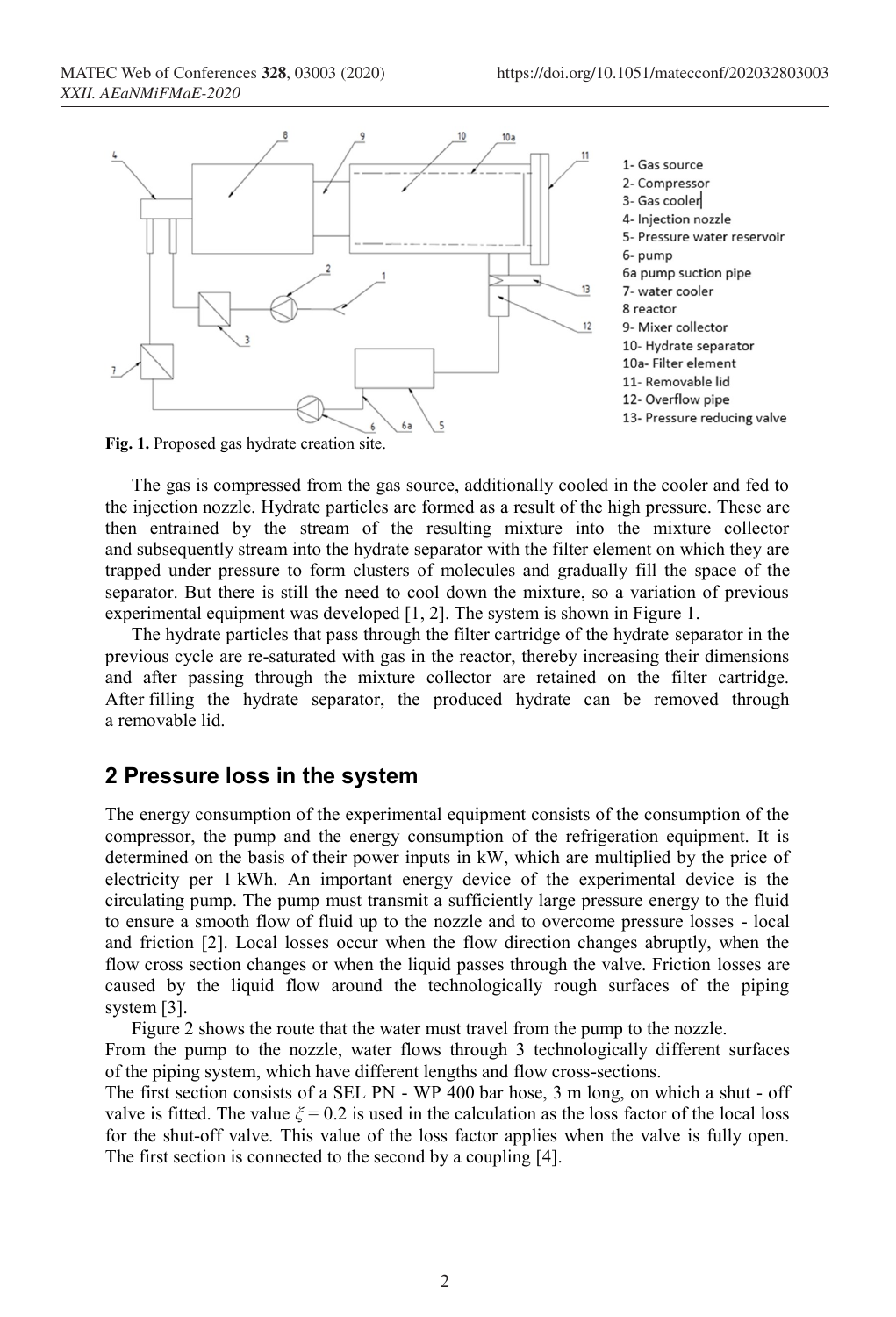

**Fig. 2.** Flow diagram of fluid from pump to nozzle.

At this point, the flow cross-section narrows. The loss coefficient of the sudden narrowing of the cross-section at the point of water flow through the coupling is  $\xi = 0.73$ . The second section consists of a stainless steel seamless pipe, 30 m long. This tube is part of the cooling vessel. It is connected to the third section by a coupling, where the flow cross-section widens. The loss coefficient of the sudden current narrowing is in this case *ξ* = 0.05 [5].

The third section consists of a Hansa-flex hose, WP 400 bar, 3 m long. In this section, there are 4 fittings through which water flows before entering the nozzle, namely 2 shut-off valves, a non-return valve with a value of the loss coefficient of local resistance *ξ* = 2 and a T-piece with a loss coefficient of local resistance  $\zeta = 0.9$  [6, 7]. Loss coefficients are chosen on the basis of the literature [8, 9].

The local pressure losses  $Y_{SM}$  were calculated for each section separately according to the relation:

$$
Y_{SM} = \sum_{i=1}^{n} \xi_i \frac{v_i^2}{2}
$$
 (1)

The resulting local pressure losses represent the sum of the losses of the individual sections. Input data and calculation results are shown in Table 1.

|                                                         | 1st section                | 2nd section     | 3rd section      |
|---------------------------------------------------------|----------------------------|-----------------|------------------|
|                                                         | hose SEL PN - WP           | Stainless steel | hose Hansa-flex, |
|                                                         | 400 <sub>bar</sub>         | pipe            | WP 400 bar       |
| Pipe diameter d [m]                                     | 0.00953                    | 0.007           | 0.00635          |
| Flow velocity v $\lceil m.s^{-1} \rceil$                | 1.19                       | 2.21            | 2.68             |
| Loss factor $\xi$ [-]                                   |                            |                 |                  |
| Closing valve factor                                    | 0.20                       |                 | 0.20             |
| joint                                                   | 0.73                       | 0.05            |                  |
| Backflow valve                                          |                            |                 | 2.00             |
| $T$ -joint                                              |                            |                 | 0.90             |
| Local losses on individual<br>sections<br>$[J.kg^{-1}]$ | 0.66                       | 0.11            | 11.89            |
| Local pressure losses $Y_{SM}$                          | $12.66$ J.kg <sup>-1</sup> |                 |                  |

**Table 1**. Local pressure loss.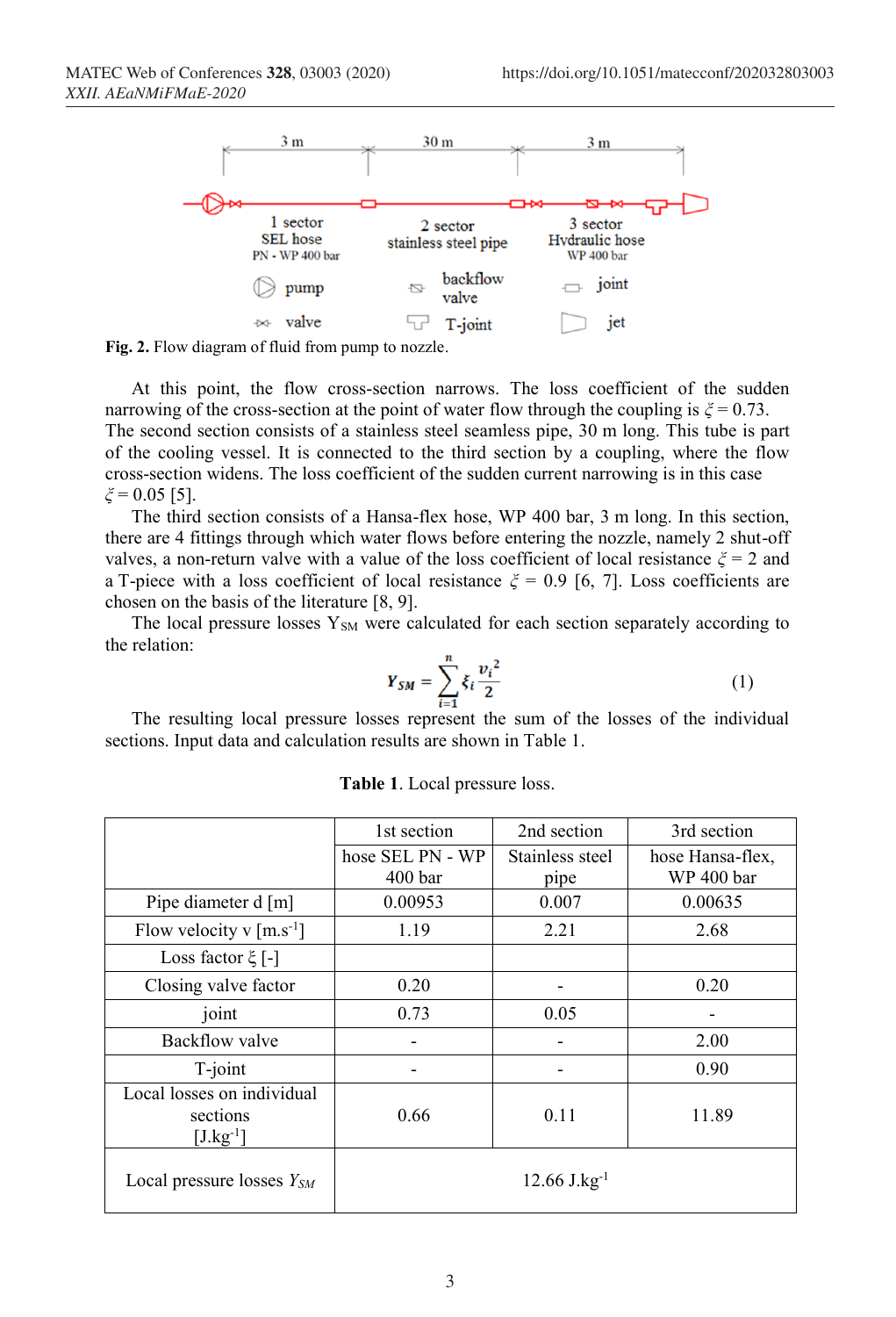The friction losses *Y<sub>ST</sub>* caused by the friction of the flowing water on the inside of the piping system along its length are calculated according to the relation:

$$
Y_{ST} = \sum_{j=1}^{n} (\lambda_j \frac{l_j \cdot v_j^2}{d_j \cdot 2} \cdot \rho) \tag{2}
$$

The input data and the resulting values of the relation are given in Table 2. The coefficient of friction loss for a given type of inner surface of the pipe is chosen according to the material of the hose or pipe based on the manufacturers literature.

|                                                         | 1st section                            | 2nd section                    | 3rd section                               |
|---------------------------------------------------------|----------------------------------------|--------------------------------|-------------------------------------------|
|                                                         | hose SEL PN - WP<br>400 <sub>bar</sub> | <b>Stainless</b><br>steel pipe | hose Hansa-flex, WP<br>400 <sub>bar</sub> |
| Lenght $l$ [m]                                          | 3                                      | 30                             | 3                                         |
| Pipe diameter $d$ [m]                                   | 0.00953                                | 0.007                          | 0.00635                                   |
| Flow velocity $v$ [m.s <sup>-1</sup> ]                  | 1.19                                   | 2.21                           | 2.68                                      |
| Density $\rho$ [kg.m <sup>3</sup> ]                     | 997                                    | 997                            | 997                                       |
| Loss factor $\lambda$ [-]                               | 0.010                                  | 0.002                          | 0.010                                     |
| Friction losses in individual<br>sections $[J.kg^{-1}]$ | 2 2 2 8 . 3 3                          | 20 844.16                      | 33 931.72                                 |
| Total friction losses $Y_{ST}$                          |                                        | 40 038 $J.kg^{-1}$             |                                           |

**Table 2.** Total friction losses.

The total mechanical energy  $Y_P$  supplied by the pump to the pumped liquid can be calculated on the basis of the specific mechanical energy of the pump and the specific loss energy of the pump from previous tables.

## **3 Conclusions**

In the current state, the water is sucked in by a high-pressure pump, through which it flows in the entire closed system under a pressure of 25 MPa. At the end of each cycle, it passes through a pressure reducing valve, where the value of the fluid pressure decreases to its original value of 0.5 MPa. This cycle is repeated throughout the formation of hydrates, which represents a consumption of 4.7 kWh. The pump of the experimental device sucks in a low pressure liquid of approx. 0.5 MPa and transmits the mechanical energy of an external source in the form of pressure energy through the active part - the plunger, whereby the outlet pressure of the liquid acquires the value of 25 MPa, which represents the power of the pump 4.66 kW. In the proposed measure, another plunger pump will be included in the closed system [12]. The first cycle will ensure the transport of the liquid in the system by the original pump, but at the end of it the pressure of the liquid will not be reduced through the reduction valve, but the liquid will be sucked in by the second plunger pump, thus reducing consumption [13]. Despite the proposed measure, the mechanical energy of the pump is relatively high due to the large specific energy loss. Reducing pressure and friction losses could therefore provide additional scope for improving the energy efficiency of the experimental equipment.